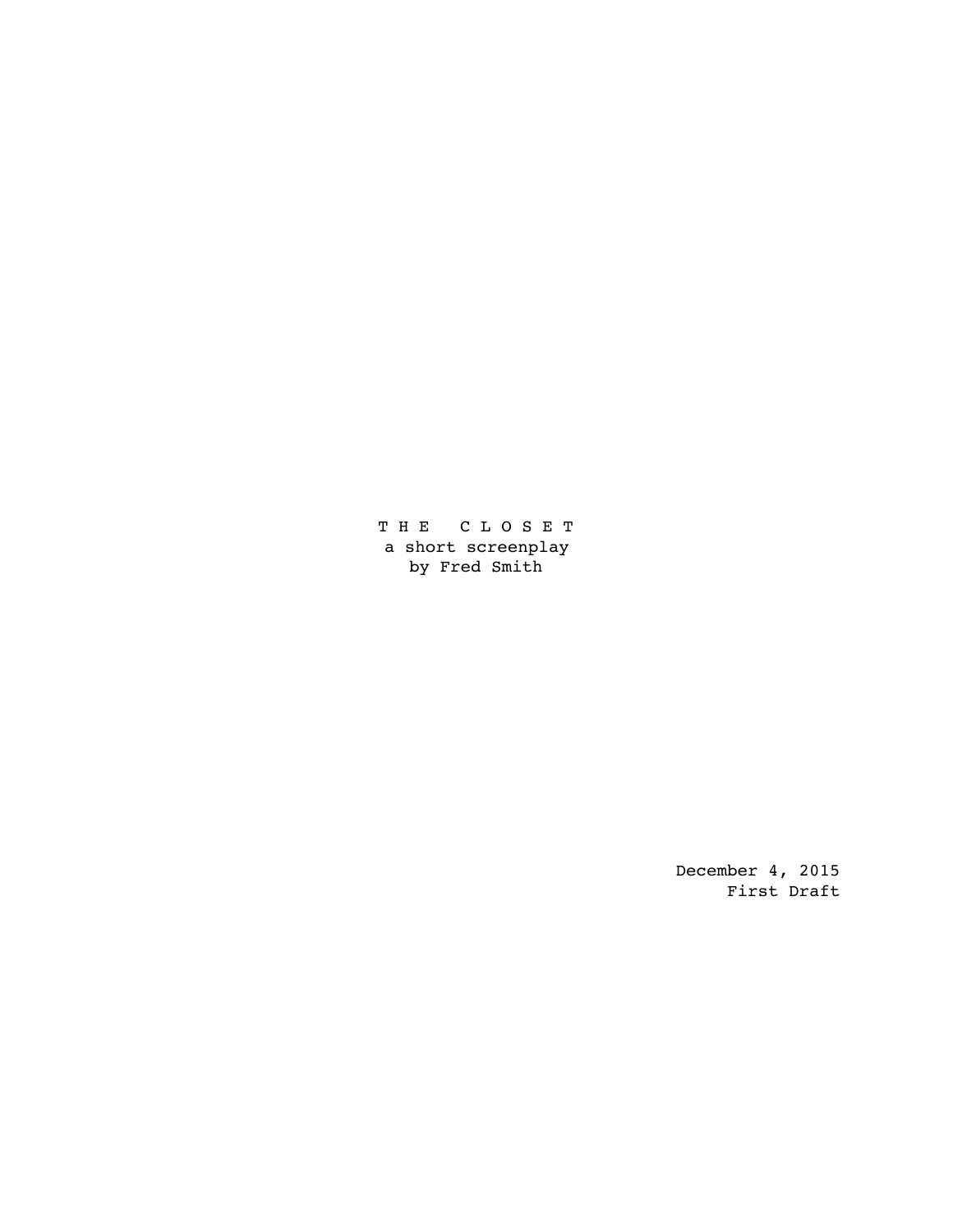INT.ClOSET—DAY

Darkness.

Shallow, erratic breathing pulses underneath the darkness. The chilling sounds of chaos and mass panic reverberate somewhere nearby, far enough away not to pose an immediate threat, but close enough to instill terror.

Two gunshots RING in the distance, echoed by more cries of unfortunate souls whose only sin was being in the wrong place at the wrong time.

A pair of eyes open, wide with terror. They're lit by a tiny slash of illumination, the only light in an otherwise dark chamber. The light dapples the face of a teenage girl, hiding from the danger. Her pores ooze with sweat and dread. This is LISA CAPEHEART.

We stay on her eyes. That's all we can see, and it's clear that's the way Lisa wants it.

The sound of a turning doorknob prompts Lisa's eyes to widen. She slams her eyelids. Darkness returns to the chamber. The CREAK of the door slowly opening is accompanied by a widened splash of light that falls just next to Lisa. We can see that she's sitting on the floor of the closet, her knees pulled to her chest in attempt to make herself as small as she can.

The door closes and darkness returns.

Lisa doesn't make a sound. A new pattern of shallow breathing becomes audible, causing Lisa to open her eyes. She can't see more than six inches in front of her, but she knows that she is no longer alone.

Lisa sits in silence and allows her ears to paint the picture of her situation. Someone is in the closet with her. Someone as scared as her, who also prefers the cloak of darkness, and fumbles for a lock she already knows isn't there.

Another GUNSHOT cuts the silence. Lisa flinches and causes the shelf behind her to flex. She's given herself away.

> BOY (panicked and whispering) Hello? Is someone there?

Lisa doesn't answer. The boy's breathing becomes louder and more erratic.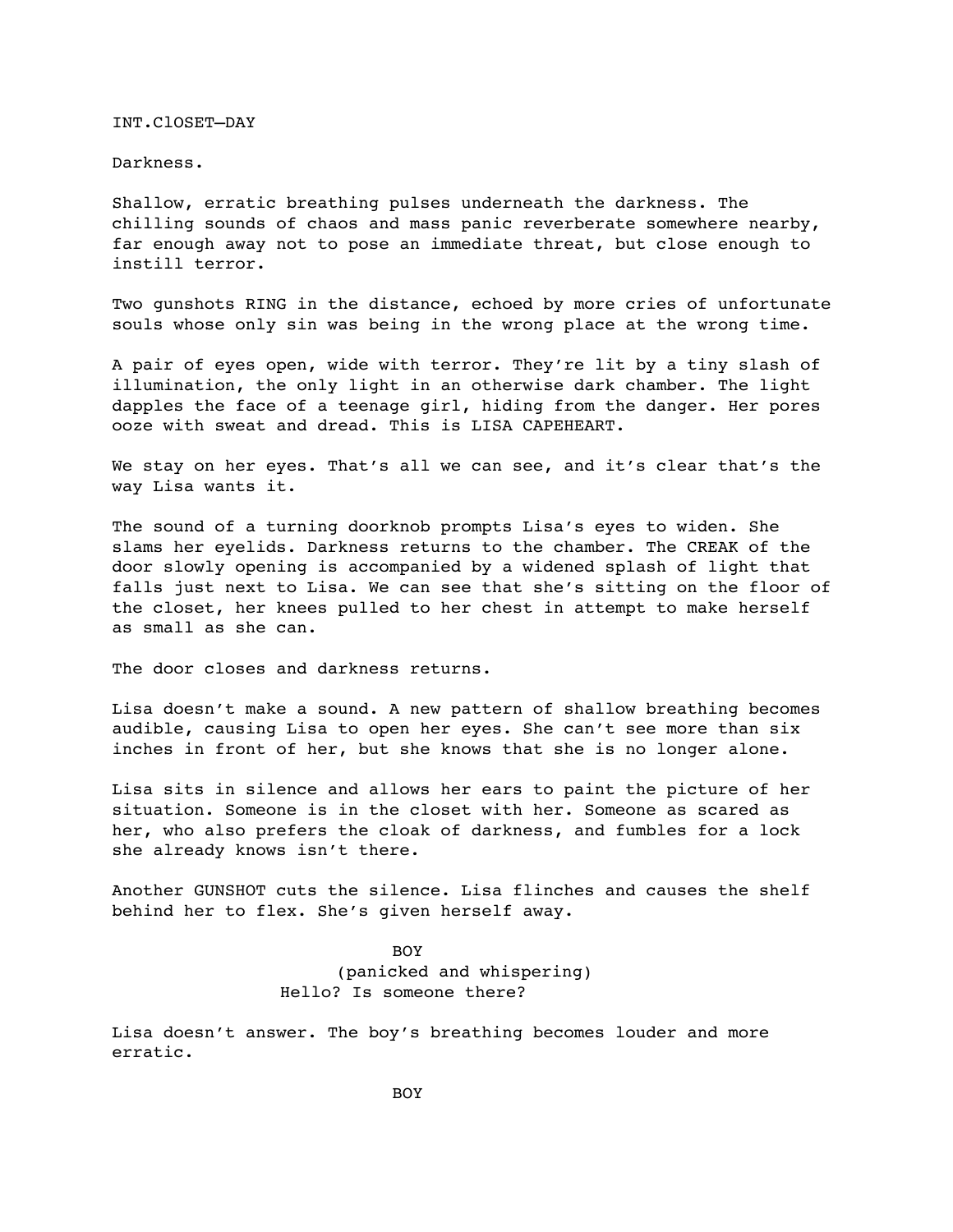Hello? Who's there? Answer me. Please, answer me! Lisa continues holding her silence. BOY (desperate) Please. LISA (whispering) I'm here. I'm sitting on the floor. BOY Wh-where? I can't see. LISA I'm on the floor. Right in front of you. RICKY Wh-Who's there? LISA It's Lisa. Lisa Capeheart. I'm a sophomore. BOY The door won't lock. LISA I know. It only locks with a key. BOY How long have—have you been here? LISA The whole time. Since the shooting began. BOY (scared) Who did it? Who did the shooting? LISA I don't know. I saw someone, but I don't know who. BOY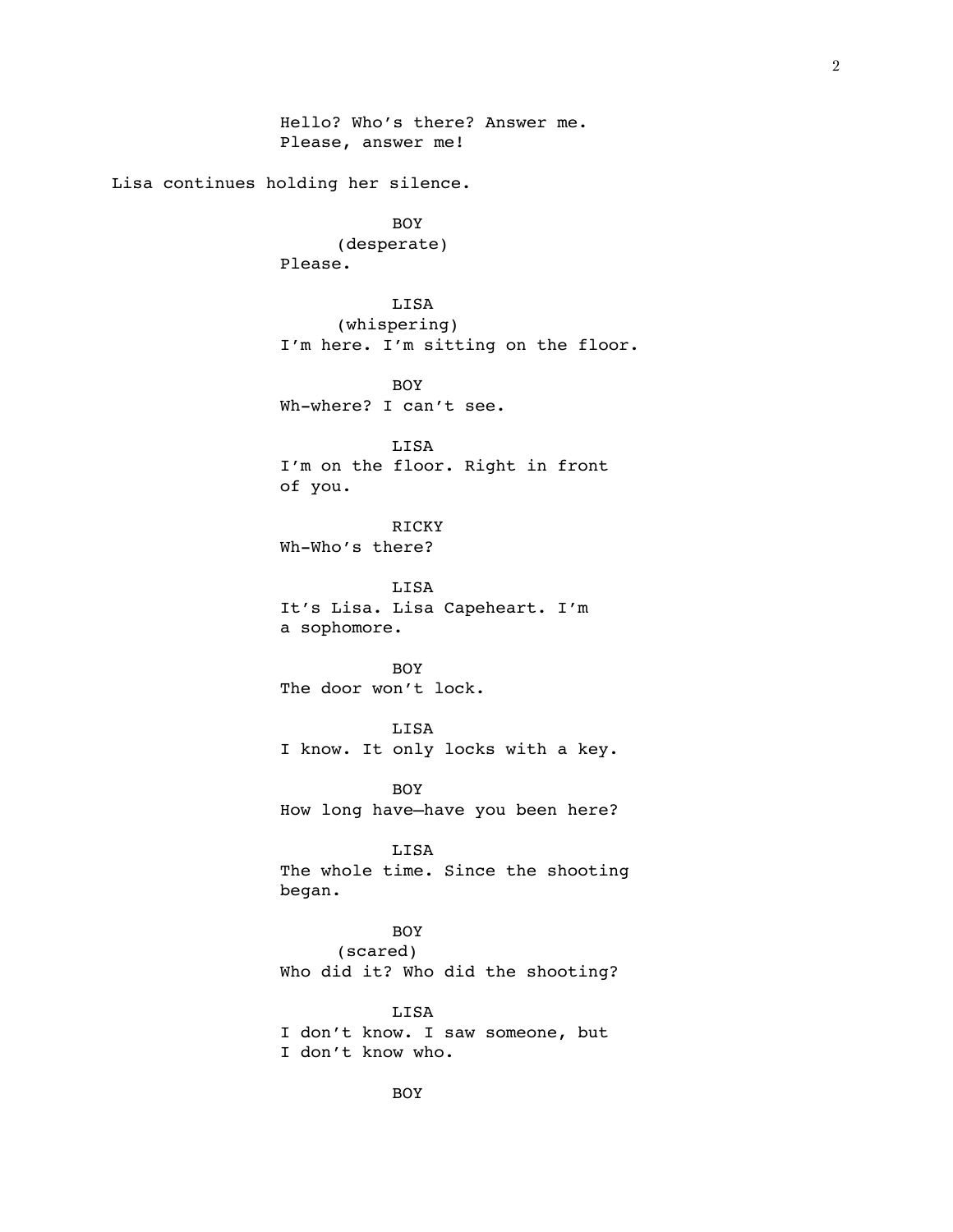LISA

Who are *you?*

The boy's breathing sounds like he's on the verge of hysteria.

LISA (clam and soothing) I'm Lisa Capeheart. I'm a sophomore. Who Are *you?*

BOY R-Ricky. Ricky Sampson. I'm a… a senior.

## LISA

You're a free safety on the football team, Ricky. You had three interceptions and were second team all-conference last season.

RICKY How'd you know that?

LISA I'm on the yearbook staff. I was in the library looking over this year's stats, when…it began.

RICKY I don't know you.

LISA It's OK. You know me now.

RICKY I'm gonna hit the lights.

LISA No! They can see that from the hall. Leave 'em off.

(a beat) Do you have a phone?

Ricky doesn't answer.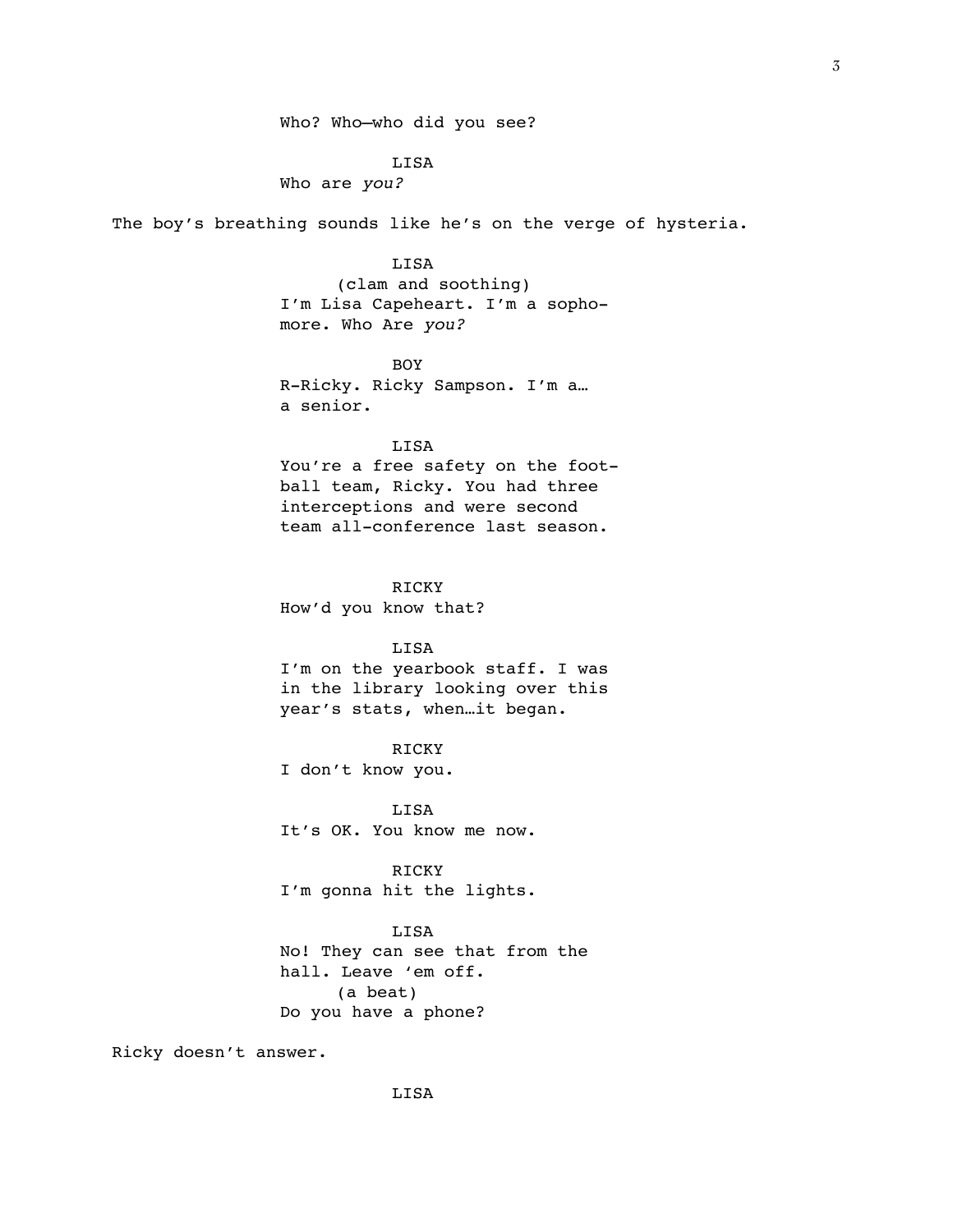RICKY No. I—I lost it.

LISA Me, too. Too bad. Perfect time for a Snapchat.

A tense silence lasts for several beats.

### LISA

That was a joke.

# RICKY Lisa? Is—is there room on the floor?

Ricky sits beside Lisa and pushes against her. The thrusting of another person into her personal space startles Lisa, but she quickly becomes at ease, comforted by the fact that she's no longer alone.

> RICKY Will they find us in here?

LISA Not if we're quiet. It'll be OK if we keep quiet.

### RICKY

(shaken) I saw someone. I saw someone get shot.

LISA A lot of people got shot today.

#### RICKY

It was Jeremy Skoelnick. He was standing still in the hall and he just looked at me. Like he wanted to ask for help, but his face was frozen. Then he fell to the ground and blood shot out of his neck. And he kept looking at me. And he reached his hand to me, and I ran. I ran and I hid…in here.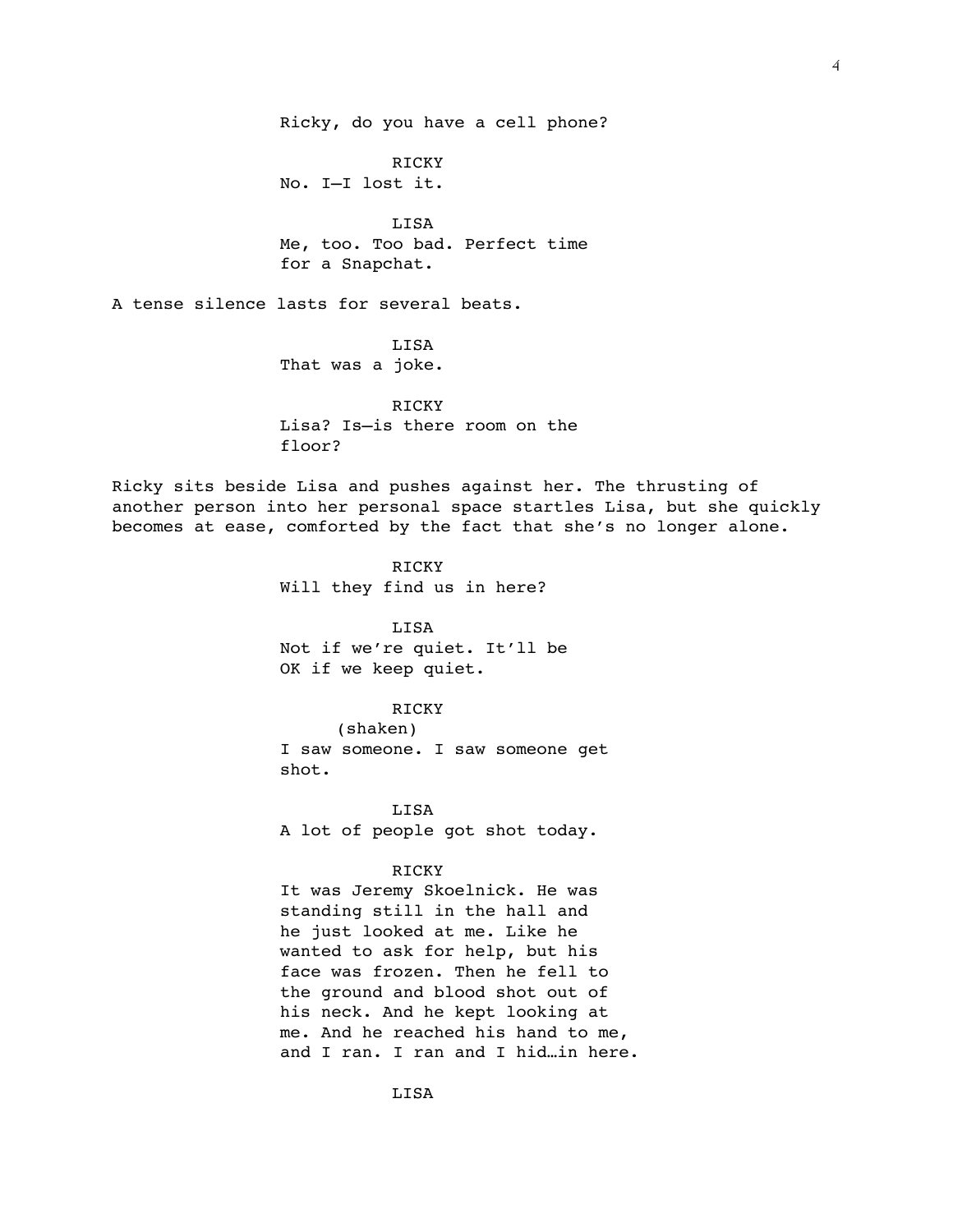Did you know him?

RICKY (broken) I made fun of him last week. I don't even know why. He just looked at me. I can't get his face out of my mind. He just looked at me.

Ricky's sobs turn into hysterical cries. Lisa tries to quiet him with a look Ricky can't see.

> LISA Ricky, listen to me. I knew Jeremy. We talked yesterday. He wasn't hurt by what you said.

**RICKY** I'm sorry. Oh, god I'm so sorry.

**LISA** It's OK. We just have to sit here and be quiet until this is all over. It's going to be OK.

The two lean into each other. Ricky takes several deep breaths. His panic subsides with each exhalation and for the first time he seems eased.

> LISA It's going to be OK.

After several beats, Lisa breaks the silence by shivering.

RICKY Are you OK?

LISA

I'm cold.

Ricky puts his arm around Lisa, who cringes at the touch causing Ricky to withdraw.

> RICKY I'm sorry. I—

LISA It's OK. It's not you.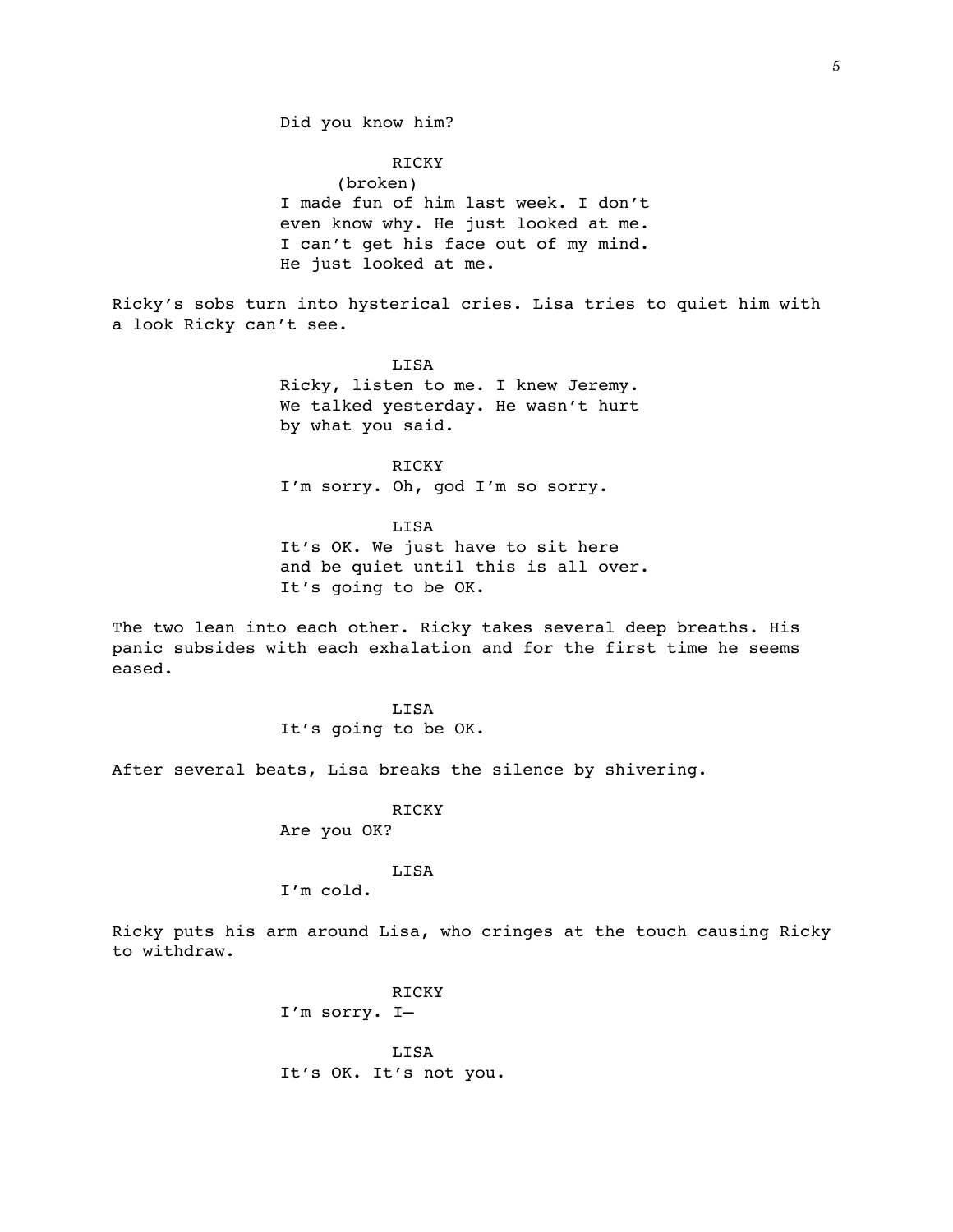Ricky reacts to something on his arm.

RICKY What the hell is—why are you wet?

LISA

I'm not wet.

Ricky rises to his feet and hits the lights. Lisa's body tightens at the sudden flush of illumination.

Upon examining his hand, Ricky sees it's caked in blood. He looks down at Lisa and sees the pool of blood that's encircled her.

> RICKY Jesus, you were shot?

LISA I'm OK. Turn off the light.

RICKY The hell you are. You're not OK. You're shot. We have to get you to a doctor.

LISA No! We have to stay here.

#### RICKY

Lisa, you've been shot. I don't know how bad. But I know it's not gonna get better if we stay here. We have to get help.

LISA It's too dangerous.

#### RICKY

We can't just sit here. Not with you like this. We have to take a chance. We have to!

LISA

I can't! (crying) I can't walk. (increased crying) I can't walk.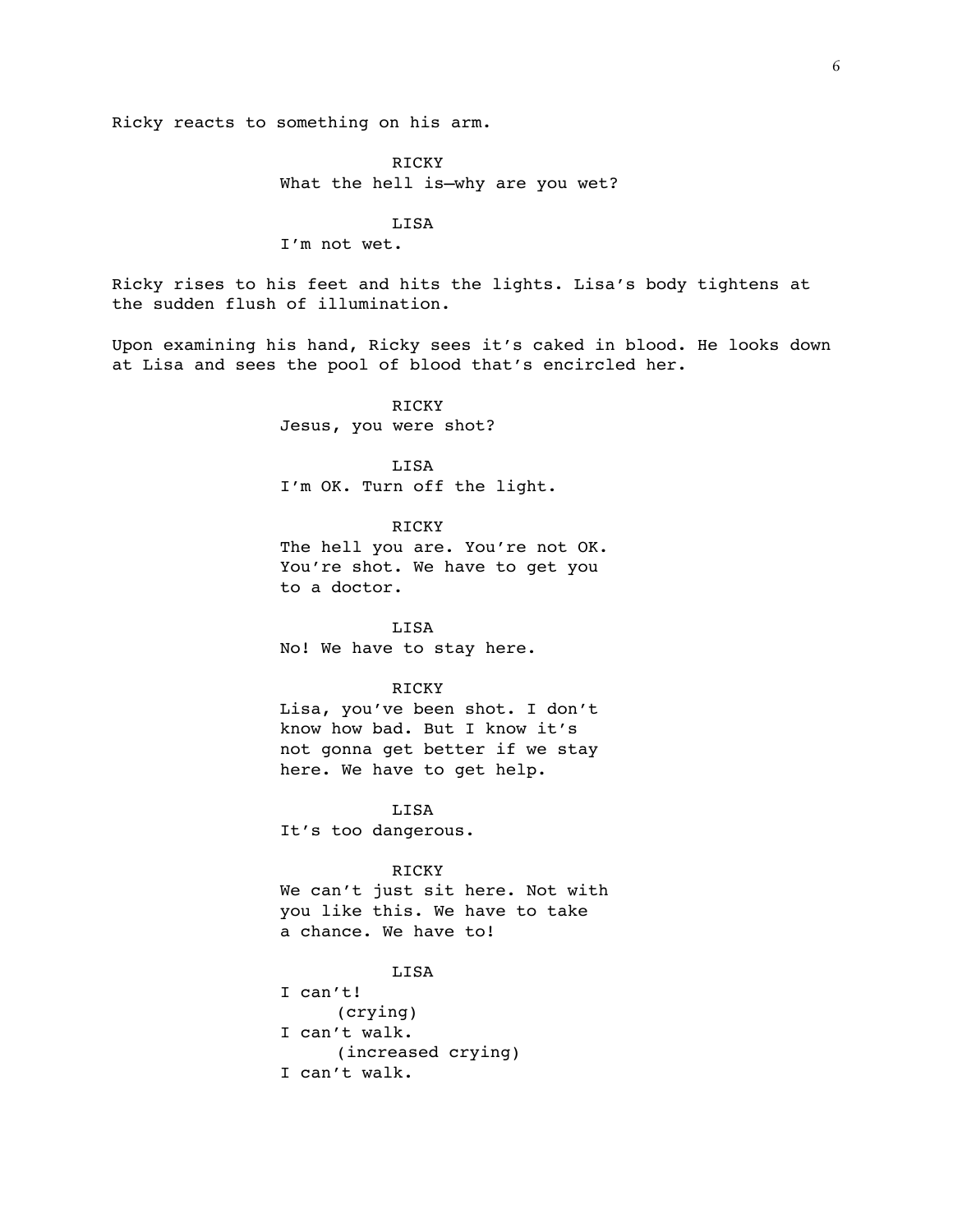Ricky thinks for a moment, then kneels to Lisa and puts his arm around her.

> RICKY Lisa, there's a first aid kit in Mr. Barlowe's room. LISA No. RICKY It's just at the end of the hall. LISA No.

RICKY I'll only be gone a minute.

LISA Don't leave me.

RICKY You need help, Lisa. Let me help you. I'll only be gone a minute.

Another GUNSHOT. This one is closer than the previous. The pair instantly reacts. Ricky is fearful with trepidation. Lisa shows signs of hopelessness.

### RICKY

I can make it, Lisa.

Ricky stands and Lisa, with no more fight left in her wilting body, is forced to give up her grip. Ricky slowly opens the door. Lisa curls into the fetal position.

#### LISA

(weak) Ricky…turn the light off, please.

Ricky takes a long look at Lisa before turning out the light and easing himself through the threshold. He turns back for a final word.

> RICKY One minute, Lisa. I'll be back in one minute. You can time me.